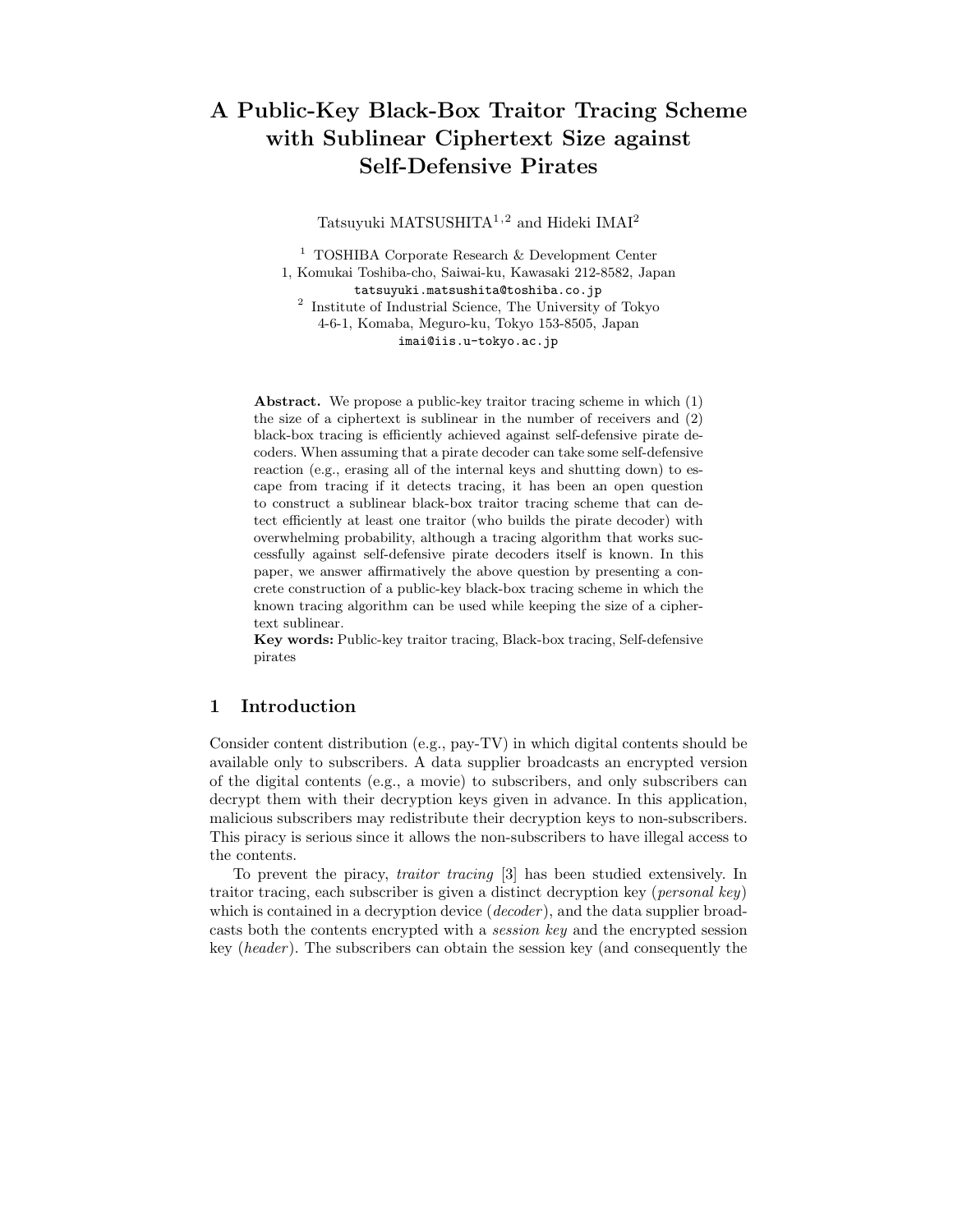contents) by inputting the received header to their decoders. In this scenario, malicious subscribers (traitors) may give away their personal keys to a pirated version of a decoder (pirate decoder ). Once the pirate decoder is found, at least one of the traitors who join the piracy can be identified from it. A traitor tracing scheme discourages traitors from committing the piracy since the confiscated pirate decoder can be traced back to its producers.

Among traitor tracing schemes, our interest is in a black-box tracing scheme in the public-key setting. In black-box tracing, a tracer does not break open the pirate decoder but uses it as a black box. Briefly, the tracer chooses a set of suspects and tests whether traitors are included in it only by observing the behavior of the pirate decoder on chosen inputs. Since traitors can be identified no matter how the pirate decoder is implemented, it is desirable to support black-box tracing. In the public-key setting, there are one or more public keys and subscribers can decrypt the header by using their personal keys. Since no secret information is needed to build the header and to execute the tracing algorithm, anyone can work as a data supplier and/or a tracer. This property is desirable as well because of the following two reasons: (1) it enhances the senderscalability in the sense that plural data suppliers can use the same system and (2) it provides public verifiability of the tracing result, which is a stronger deterrent to the piracy.

As a public-key black-box tracing scheme, the schemes of  $[7, 2]$  are known.<sup>1</sup> While these are efficient in the sense that the size of a personal key is constant and that of a header is linear only in the maximum number of traitors in a coalition, the running time of the tracing algorithm is exponential in the maximum coalition size, hence impractical. The convergence time for the tracing algorithm is improved to be practical in the schemes of  $[5, 9]$  by integrating the mechanism of revocation of any number of subscribers into black-box tracing. However, if it is assumed that a pirate decoder can take measures (e.g., it erases all of the internal keys and shuts down once it detects tracing) that might escape from tracing, tracing is impossible since the identities of suspects are revealed in the inputs for black-box tracing. In this paper, we consider this type of pirate decoders.

### 1.1 Our result

We explain our contribution by comparing previous schemes against self-defensive pirate decoders with ours. (See Table 1.) As mentioned above, in the scheme of  $[2, 8]$  the tracer can only do *black-box confirmation* in which the number of suspects examined in one test has to be limited to  $k$ , where  $k$  is the maximum coalition size. Therefore, the black-box confirmation algorithm needs to be executed on all of the possible  $\binom{n}{k}$  sets of suspects in the worst case, where n is the total number of subscribers. This results in an impractical tracing algorithm. Note that there is a trade-off between the running time of the tracing algorithm and the transmission overhead. For instance, if we set  $k = n-1$ , then the number of sets of suspects required for tracing is reduced to  $n$ , but the size of a header

<sup>&</sup>lt;sup>1</sup> The scheme of [7] is improved in  $[10, 8]$ .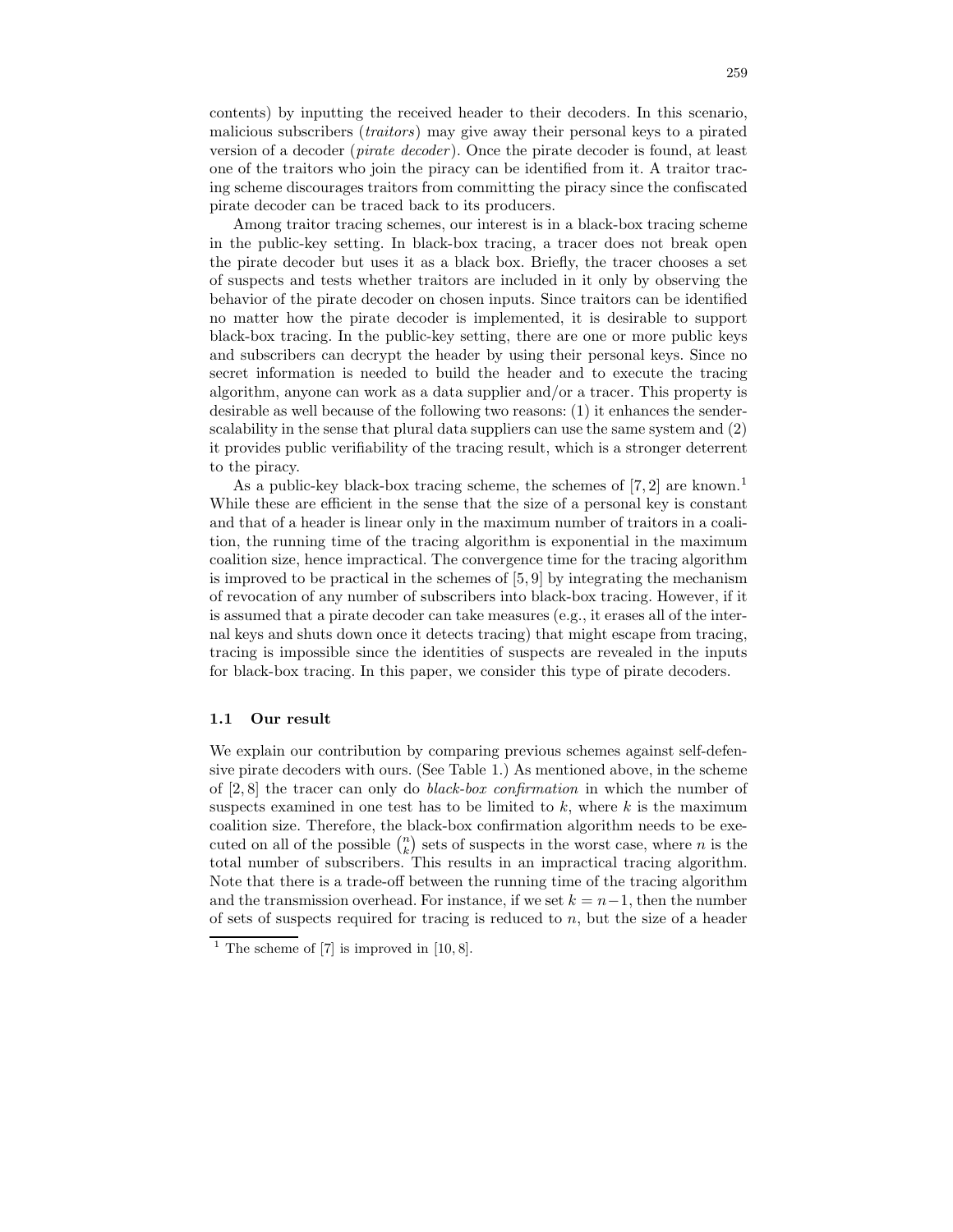**Table 1.** Summary of our result  $(n:$  the total number of subscribers,  $k:$  the maximum coalition size, c: a constant  $(0 < c < 1)$ )

|                         | key size | $\left  {\rm \text{Personal-}} \right $ Header size | $\#$ of sets of suspects<br>required for tracing | Type of tracing        |
|-------------------------|----------|-----------------------------------------------------|--------------------------------------------------|------------------------|
| [2, 8]                  | O(1)     | O(k)                                                | $\left( n\right)$                                | Black-box confirmation |
| [6] $(c = 1/2)$         | O(1)     | $O(\sqrt{n})$                                       | $\sqrt{n}$                                       | Black-box list-tracing |
| Ours $(k = \sqrt{n/8})$ | O(1)     | $O(\sqrt{n})$                                       | $\boldsymbol{n}$                                 | Black-box tracing      |

is linear in  $n$ , hence inefficient. It has been an open question to obtain a traitor tracing scheme with both practical black-box tracing and sublinear header size, as pointed out in [2].

In [6], a partial solution to this question is presented by introducing a relaxation idea called as list-tracing in which the output of the tracing algorithm is a set of suspects, i.e., a suspect list, and it is guaranteed that at least one traitor is included in it. The scheme of [6] is based on that of [4] and achieves both practical black-box list-tracing and sublinear header size. Unfortunately, this approach incurs another trade-off between the size of the suspect list and that of a header. In order to reduce the header size the suspect list needs to be larger, but the probability that the tracer detects a traitor correctly is in inverse proportion to the size of the suspect list, if the tracer attempts to identify the traitor only from the suspect list.

In this paper, we solve the open question without the list-tracing approach. By applying the key-generation method of [9] to the scheme of [8], a sublinear public-key black-box tracing scheme against self-defensive pirate decoders can be obtained. Note that the improvement we achieve is not in the tracing algorithm itself but in a concrete construction of a public-key black-box tracing scheme in which the known tracing algorithm that can identify at least one traitor with overwhelming probability from the self-defensive pirate decoder can be used while keeping the size of a header sublinear.

The rest of the paper is organized as follows. In Sect. 2, the assumptions on the pirate decoder are described. We propose a sublinear public-key black-box tracing scheme in Sect. 3. The proposed scheme is analyzed in terms of security and efficiency in Sect. 4 and Sect. 5, respectively. We present our conclusions in Sect. 6.

## 2 Assumptions on pirate decoders

Let a valid input denote a header for the normal broadcast and an *invalid input* denote a header for black-box tracing. In this paper, we make two assumptions on the pirate decoder.

Assumption 1 The pirate decoder can take measures that might escape from tracing if it detects tracing.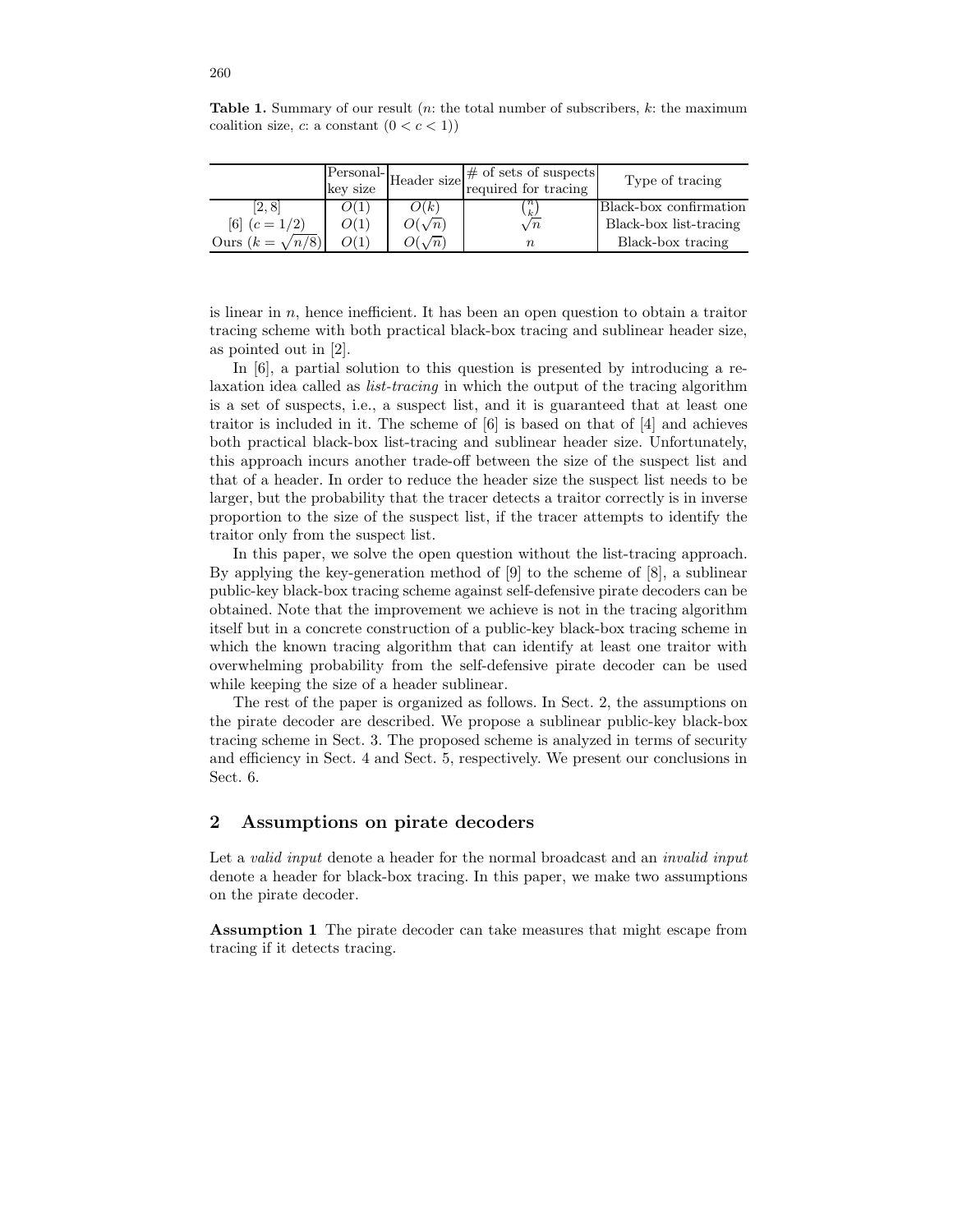In Assumption 1 the pirate decoder outputs the correct plaintext only when it gets a valid input or an invalid input which is indistinguishable from a valid one. If the pirate decoder detects that it is examined in the tracing process, it will evade tracing by, e.g., erasing all of the internal keys and shutting down. As well as such self-defensive reaction, the pirate decoder can take aggressive countermeasures (e.g., crashing the host system or releasing a virus) as described in [6]. Note that (1) for simplicity we assume that the reaction is triggered deterministically, i.e., it is activated once the pirate decoder detects tracing and (2) our scheme can be easily extended to the general probabilistic case. In order to identify efficiently traitors from the pirate decoder with the reaction mechanism, it is necessary that a tracing algorithm can decide at least one traitor immediately when the reaction is triggered.

Assumption 2 The tracer can reset the pirate decoder to its initial state each time the tracer gives the input to it.

Assumption 2 means that each test during black-box tracing can be done independently. We do not consider the pirate decoder that records the previous inputs submitted by the tracer and reacts based on its record.

The pirate decoder assumed in the paper can be viewed as a type-2 pirate decoder categorized in [6].

# 3 Proposed Scheme

First, we describe an outline of the proposed scheme. Secondly, an explicit construction of our scheme is shown.

#### 3.1 Outline

Our scheme consists of the four phases.

Key generation: A trusted party generates and secretly gives every subscriber a distinct personal key. The personal key is stored in the decoder.

**Encryption:** The data supplier encrypts  $(1)$  the contents with the session key and (2) the session key itself as a header. Then, the data supplier broadcasts the encrypted contents and the header. To avoid complication, we assume that (1) a symmetric encryption algorithm used for encryption of the contents is secure and publicly known and (2) a broadcast channel is reliable in the sense that the received information is not altered.

**Decryption:** When receiving the header, subscribers compute the session key (and consequently the contents) by inputting it to their decoders.

**Black-box tracing:** Suppose that the pirate decoder is confiscated. In the *j*th test, the tracer chooses a subscriber,  $u_i$ , and builds the header in which the subscribers,  $u_1, \ldots, u_j$ , are revoked and the others are not, where  $u_1, \ldots, u_{j-1}$ has been selected in the  $(j-1)$ th test. The tracer inputs this header to the pirate decoder and observes whether it decrypts correctly or not. If its output is (1)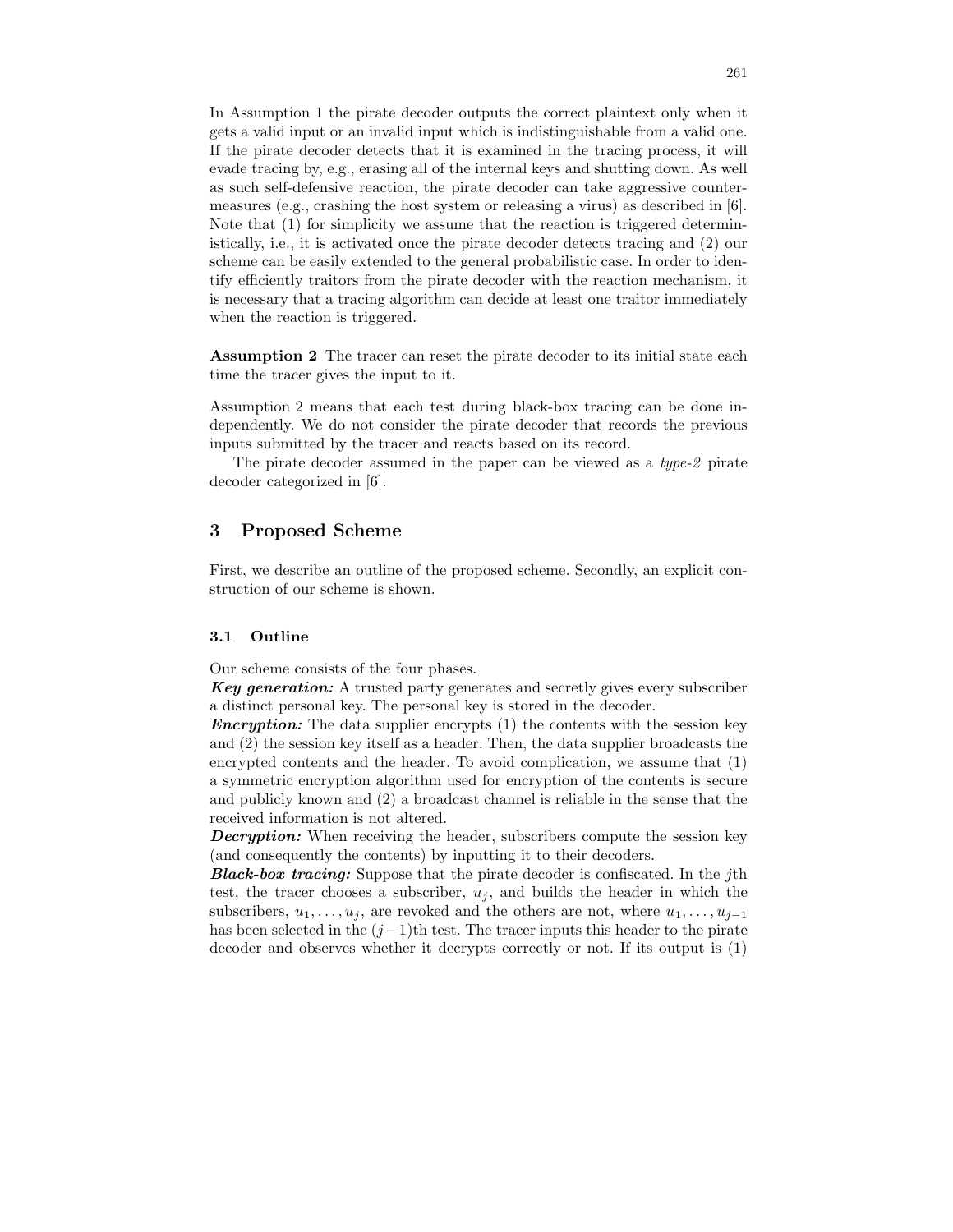correct on the input where a set of revoked subscribers is  $\mathcal{X}$  and (2) incorrect on the input where a set of revoked ones is  $\mathcal{X} \cup \{u\}$ , then the tracer decides that the subscriber,  $u$ , is a traitor.

### 3.2 Protocol

Let n be the total number of subscribers and  $k$  be the maximum number of traitors in a coalition. Let p, q be primes s.t.  $q|p-1$  and  $q \ge n+2k-1$ . Let g be a qth root of unity over  $\mathbb{Z}_p^*$  $\frac{1}{p}$  and  $G_q$  be a subgroup of  $\mathbb{Z}_p^*$  $_{p}^{*}$  of order q. Let  $\mathcal{U}$  be a set of subscribers  $(U \subseteq \mathbb{Z}_q \setminus \{0\})$ . All of the participants agree on p, q, and g. The calculations are done over  $\mathbb{Z}_p^*$  unless otherwise specified.

**Key generation:** The key-generation method is similar to that of [9]. Split  $U$ into  $\ell$  disjoint subsets  $U_0, \ldots, U_{\ell-1}$ . These subsets are publicly known. Choose  $a_0, \ldots, a_{2k-1}, b_0, \ldots, b_{\ell-1} \in_R \mathbb{Z}_q$ . Then, compute the public key e as follows:

$$
e = (g, y_{0,0}, \dots, y_{0,2k-1}, y_{1,0}, \dots, y_{1,\ell-1})
$$
  
=  $(g, g^{a_0}, \dots, g^{a_{2k-1}}, g^{b_0}, \dots, g^{b_{\ell-1}}).$ 

Suppose that  $u \in \mathcal{U}_i$ . The subscriber u's personal key is  $(u, i, f_i(u))$  where

$$
f_i(u) = \sum_{j=0}^{2k-1} a_{i,j} u^j \mod q,
$$
  

$$
a_{i,j} = \begin{cases} a_j & (j \neq i \mod 2k), \\ b_i & (j = i \mod 2k). \end{cases}
$$

**Encryption:** Select the session key  $s \in_R G_q$  and random numbers  $R_0, R_1 \in_R \mathbb{Z}_q$ . Build the header  $H = (H_0, \ldots, H_{\ell-1})$  by repeating the following procedure for  $0 \leq i \leq \ell - 1$ .

– Set  $r_i = R_0$  or  $R_1$ , and compute  $H_i$  as follows.

$$
H_i = (\hat{h}_i, h_{i,0}, \dots, h_{i,2k-1}),
$$
  
\n
$$
\hat{h}_i = g^{r_i},
$$
  
\n
$$
h_{i,j} = \begin{cases} y_{0,j}^{r_i} & (j \neq i \text{ mod } 2k), \\ sy_{1,i}^{r_i} & (j = i \text{ mod } 2k). \end{cases}
$$

Note that all of the subscribers in  $\mathcal{U}_i$  can be revoked by replacing  $sy_{1,i}^{r_i}$  with  $g^{z_i}$  where  $z_i \in_R \mathbb{Z}_q$  is a random number.

**Decryption:** Suppose that  $u \in \mathcal{U}_i$ . The subscriber u can correctly compute the session key s from  $H_i$  as follows.

$$
\begin{aligned}\n&\left\{\left(h_{i,0}\times h_{i,1}^u\times\cdots\times h_{i,2k-1}^{u^{2k-1}}\right)/\hat{h}_i^{f_i(u)}\right\}^{1/u^{i\text{ mod }2k}} \\
&= \left\{\left(y_{0,0}^{r_i}\times y_{0,1}^{r_i u}\times\cdots\times y_{1,i}^{r_i u^{i\text{ mod }2k}}\times\cdots\times y_{0,2k-1}^{r_i u^{2k-1}}\right)/g^{r_i f_i(u)}\right\}^{1/u^{i\text{ mod }2k}} \\
&= \left\{s^{u^{i\text{ mod }2k}}g^{r_i\sum_{j=0}^{2k-1}a_{i,j}u^j}/g^{r_i f_i(u)}\right\}^{1/u^{i\text{ mod }2k}} \\
&= s.\n\end{aligned}
$$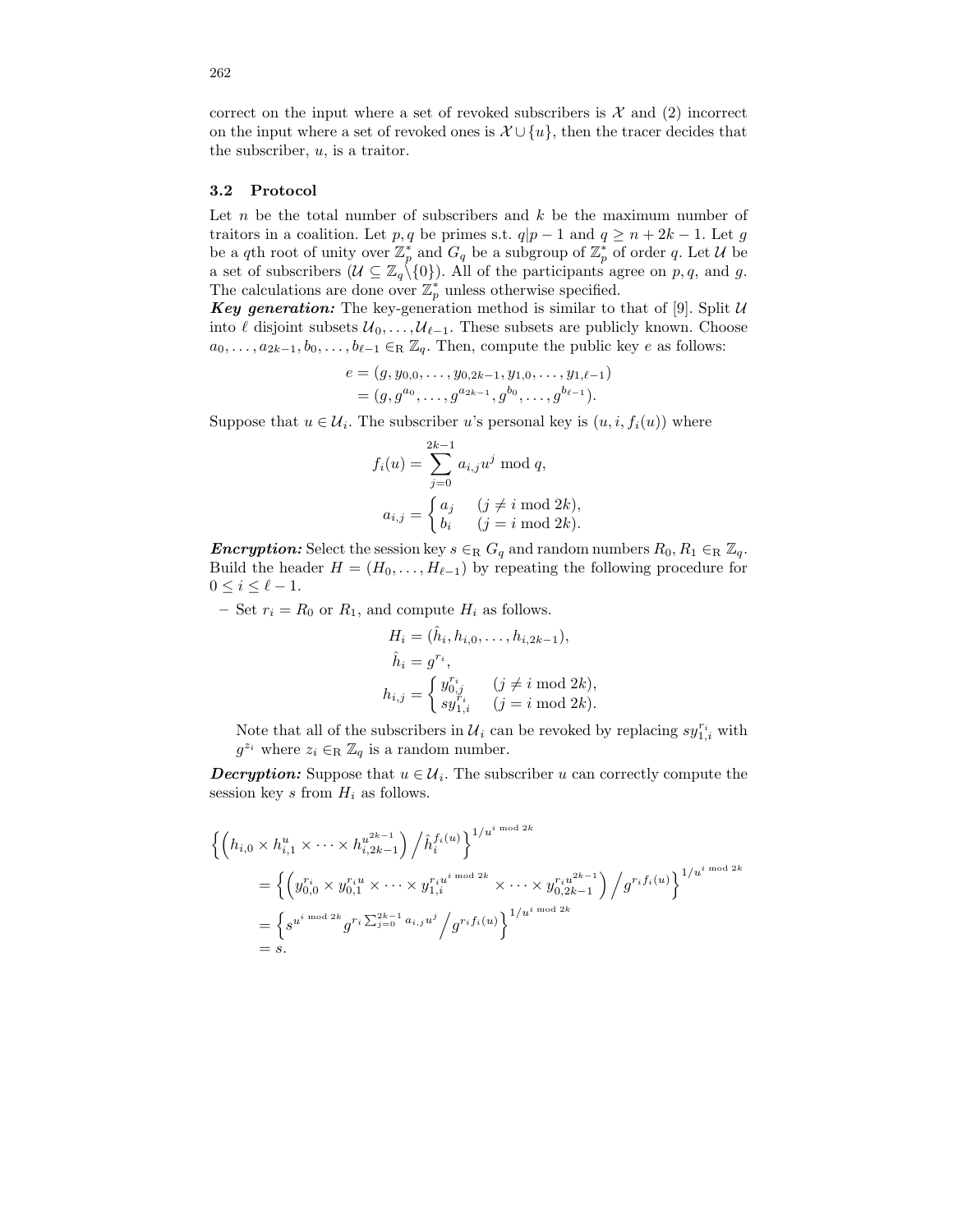**Black-box tracing:** The black-box tracing algorithm is based on that of  $[8]$ . The difference is that while in [8] suspects must be narrowed down to k subscribers before the execution of black-box confirmation, in ours no such preprocessing, which runs in exponential time, is needed. The inputs of the tracing algorithm are  $\mathcal{U}_0, \ldots, \mathcal{U}_{\ell-1}$  and the pirate decoder, and the output is a traitor's ID.

For simplicity, we assume that  $|U_0| = \cdots = |U_{\ell-1}| = 2k, \ell = n/2k, 2k|n$ . Label all of the elements in  $\mathcal{U}_0, \ldots, \mathcal{U}_{\ell-1}$  as follows.

$$
\mathcal{U}_0 = \{u_1, \dots, u_{2k}\},
$$
  
\n
$$
\mathcal{U}_1 = \{u_{2k+1}, \dots, u_{4k}\},
$$
  
\n
$$
\vdots
$$
  
\n
$$
\mathcal{U}_{\ell-1} = \{u_{n-2k+1}, \dots, u_n\}.
$$

For  $1 \leq j \leq n$ , repeat the following procedure.

- Set  $ctr<sub>j</sub> = 0$  and then repeat the following test m times. In each test, the session key s and random numbers  $R_0, R_1$  are chosen randomly.
	- 1. Set  $\mathcal{X} = \{u_1, \ldots, u_j\}$  and build the header  $H = (H_0, \ldots, H_{\ell-1})$  by repeating the following procedure for  $0 \leq i \leq \ell - 1$ . The same notations are used as in the encryption phase and a random number  $z_i \in_R \mathbb{Z}_q$  is selected randomly in each time.

If there exists a subset  $\mathcal{U}_t$  ( $0 \leq t \leq \ell - 1$ ) s.t.  $\mathcal{X} \cap \mathcal{U}_t \neq \emptyset$  and  $\mathcal{X} \cap \mathcal{U}_t \neq \mathcal{U}_t$ , then first, suppose that  $\mathcal{U}_t \setminus \mathcal{X} = \{x_1, \ldots, x_w\}$  and choose  $2k - w - 1$  distinct elements  $x_{w+1}, \ldots, x_{2k-1} \in_R \mathbb{Z}_q \setminus (U \cup$ {0}) when  $2k - w - 1 > 0$ . Secondly, find  $c_0, ..., c_{2k-1} \in \mathbb{Z}_q$  s.t.  $\sum_{j=0}^{2k-1} c_j x_{\alpha}^j = 0 \mod q$  for  $1 \leq \alpha \leq 2k-1$ . Finally, compute  $H_t$  as follows.

$$
\hat{h}_t = g^{R_1},
$$
\n
$$
h_{t,j} = \begin{cases}\ng^{c_j} y_{0,j}^{R_1} & (j \neq t \mod 2k), \\
sg^{c_j} y_{1,t}^{R_1} & (j = t \mod 2k).\n\end{cases}
$$

For  $i \neq t$ , set  $r_i = R_0$  if  $\mathcal{X} \cap \mathcal{U}_i = \emptyset$ . Otherwise  $(\mathcal{X} \cap \mathcal{U}_i = \mathcal{U}_i)$ , set  $r_i = R_0$  or  $R_1$ . Then, compute  $H_i$  as follows.

$$
\hat{h}_i = g^{r_i},
$$
\n
$$
h_{i,j} = \begin{cases}\ny_{0,j}^{R_0} & (j \neq i \text{ mod } 2k, r_i = R_0), \\
g^{c_j} y_{0,j}^{R_1} & (j \neq i \text{ mod } 2k, r_i = R_1), \\
sy_{1,i}^{R_0} & (j = i \text{ mod } 2k, \mathcal{X} \cap \mathcal{U}_i = \emptyset), \\
g^{z_i} & (j = i \text{ mod } 2k, \mathcal{X} \cap \mathcal{U}_i = \mathcal{U}_i).\n\end{cases}
$$

– Otherwise  $(\mathcal{X} \cap \mathcal{U}_i = \emptyset \text{ or } \mathcal{X} \cap \mathcal{U}_i = \mathcal{U}_i \text{ for any } i), H_i \text{ is the same as }$ in the encryption phase.

- 2. Give H to the pirate decoder and observe its output.
- 3. If it decrypts correctly, then increment  $ctr<sub>j</sub>$  by one. (If a self-defensive reaction is triggered, then decide that the subscriber  $u_j$  is a traitor.)

Finally, find an integer  $j \in \{1, \ldots, n\}$  s.t.  $ctr_{j-1} -ctr_j$  is the maximum and then decide that the subscriber  $u_j$  is a traitor, where  $ctr_0 = m$ .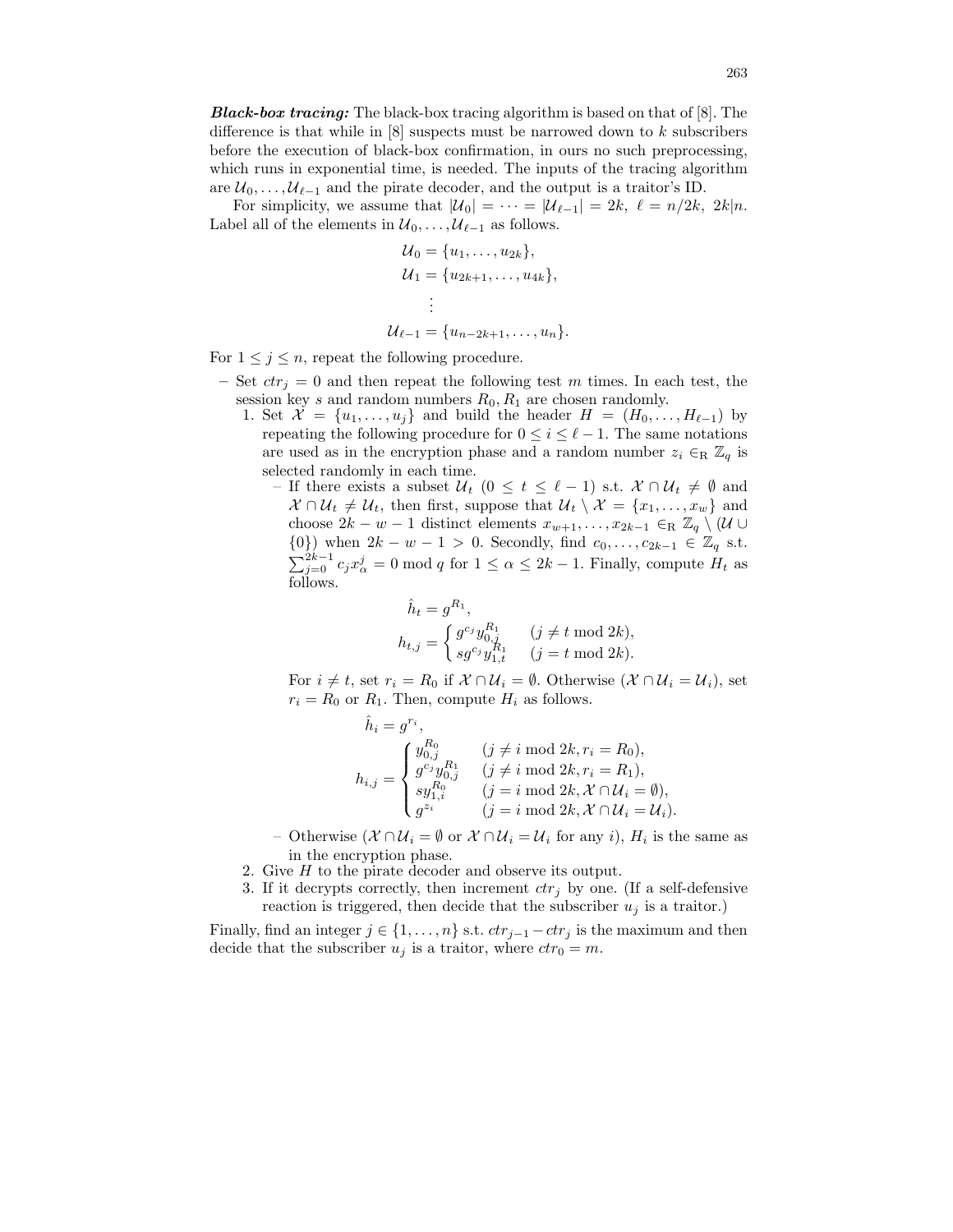### 4 Security

The security of our scheme is based on the difficulty of the Decision Diffie-Hellman problem (DDH) [1]. Informally, the assumption that DDH in  $G<sub>q</sub>$  is intractable means that no probabilistic polynomial-time (p.p.t. for short) algorithm can distinguish with non-negligible advantage between the two distributions  $\langle g_1, g_2, g_1^a, g_2^a \rangle$  and  $\langle g_1, g_2, g_1^a, g_2^b \rangle$  where  $g_1, g_2 \in_R G_q$  and  $a, b \in_R \mathbb{Z}_q$ . We call a 4-tuple coming from the former distribution as a Diffie-Hellman tuple. Let  $\mathcal{M}^{\text{DDH}}$  be a p.p.t. algorithm which solves DDH in  $G_q.$  For two p.p.t. algorithms  $\mathcal{M}_0, \mathcal{M}_1$ , we mean by  $\mathcal{M}_0 \Rightarrow \mathcal{M}_1$  that the existence of  $\mathcal{M}_0$  implies that of  $\mathcal{M}_1$ and by  $\mathcal{M}_0 \Leftrightarrow \mathcal{M}_1$  that  $\mathcal{M}_0 \Rightarrow \mathcal{M}_1$  and  $\mathcal{M}_1 \Rightarrow \mathcal{M}_0$ .

### 4.1 Indistinguishability of a session key

Theorem 1 (Indistinguishability of a session key) When given a header, the computational complexity for the non-subscribers to distinguish the session key corresponding to the header from a random element in  $G_q$  is as difficult as DDH in  $G_q$ .

**Proof** Let  $\mathcal{M}_{\overline{\mathcal{U}}}^{\text{dist}}$  be a p.p.t. algorithm the non-subscribers use to distinguish between the session key corresponding to the header and a random element in  $G_q$ . We prove that  $\mathcal{M}_{\bar{\mathcal{U}}}^{\text{dist}} \Leftrightarrow \mathcal{M}^{\text{DDH}}$ . First, it is clear that  $\mathcal{M}^{\text{DDH}} \Rightarrow \mathcal{M}_{\bar{\mathcal{U}}}^{\text{dist}}$ . Secondly, we show that  $M_{\tilde{U}}^{\text{dist}} \Rightarrow M_{\text{D}DH}^{\text{DDH}}$  by constructing  $M_{\text{D}}^{\text{DDH}}$  using  $M_{\tilde{U}}^{\text{dist}}$  as a subroutine. The construction of  $\mathcal{M}^{DDH}$  is as follows.

# Algorithm 1 (P.p.t. algorithm  $\mathcal{M}^{\text{DDH}}$ )

Input: a challenge 4-tuple,  $(g_1, g_2, g_3, g_4)$ . Output: "Diffie-Hellman tuple" or "Random tuple."

- Step 1. Choose a set of subscribers  $\mathcal{U} \subseteq \mathbb{Z}_q \setminus \{0\}$  and split  $\mathcal U$  into  $\ell$  disjoint subsets  $\mathcal{U}_0, \ldots, \mathcal{U}_{\ell-1}$ . For  $0 \leq i \leq \ell-1, 0 \leq j \leq 2k-1$ , choose random numbers  $\mu, \lambda_i, a_j \in_R \mathbb{Z}_q$  and compute the public key  $e = (g_1, g_1^{a_0}, \ldots, g_1^{a_{2k-1}}, g_1^{b_0}, \ldots,$  $g_1^{b_{\ell-1}}$ ) where  $g_1^{b_i} = g_1^{\lambda_i} g_2^{\mu}$ .
- Step 2. Select the session key  $s \in_R G_q$  and a random number  $r \in_R \mathbb{Z}_q$ . Compute the header  $H = (H_0, \ldots, H_{\ell-1})$  by repeating the following procedure for  $0 \leq i \leq \ell - 1$ .

– Set  $B_i = 0$  or 1 and compute  $H_i$  as follows.

$$
H_i = (\hat{h}_i, h_{i,0}, \dots, h_{i,2k-1}),
$$
  
\n
$$
\hat{h}_i = g_1^{B_i r} g_3,
$$
  
\n
$$
h_{i,j} = \begin{cases} \left( g_1^{B_i r} g_3 \right)^{a_j} & (j \neq i \mod 2k), \\ s \left( g_1^{B_i r} g_3 \right)^{\lambda_i} \left( g_2^{B_i r} g_4 \right)^{\mu} & (j = i \mod 2k). \end{cases}
$$

Observe that if the challenge 4-tuple is a Diffie-Hellman tuple, the session key corresponding to the header is s. Otherwise, it is a random element in  $G_q$ .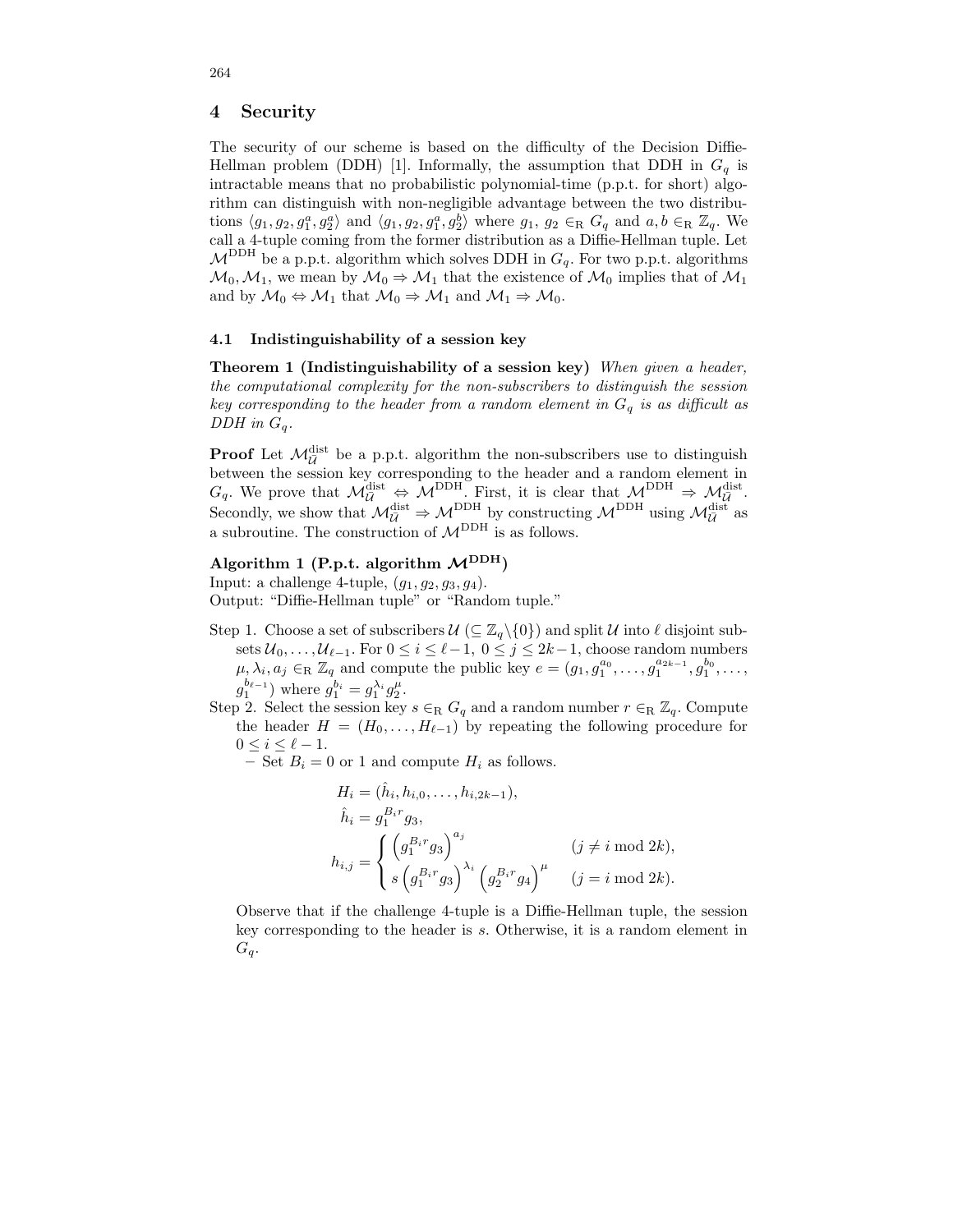Step 3. Give  $s, H, e$  to  $\mathcal{M}_{\overline{\mathcal{U}}}^{\text{dist}}$ . If  $\mathcal{M}_{\overline{\mathcal{U}}}^{\text{dist}}$  decides that s is the session key corresponding to H, then output "Diffie-Hellman tuple." Otherwise, output "Random tuple." Since  $\mathcal{M}_{\mathcal{U}}^{\text{dist}}$  behaves differently for session keys and random elements in  $G_q$ ,  $\mathcal{M}^{\text{DDH}}$  can solve the given DDH challenge. This com-<br>pletes the proof. pletes the proof.

### 4.2 Black-box traceability

Recall that valid and invalid inputs denote headers for the normal broadcast and those for black-box tracing respectively. In our tracing algorithm subscribers in  $\mathcal X$  are revoked in invalid inputs. The following three lemmas are used to prove black-box traceability of our scheme.

Lemma 1 (Indistinguishability of an input) The computational complexity for any coalition of k non-revoked subscribers to distinguish a valid input from an invalid one is as difficult as DDH in  $G_q$ .

**Proof** Let C be a set of k non-revoked subscribers in a coalition and  $\mathcal{D}_{\mathcal{C}}^{\text{dist}}$  be a p.p.t. algorithm the coalition  $\mathcal{C}$  uses to distinguish a valid input from an invalid one. We prove that  $\mathcal{D}_{\mathcal{C}}^{\text{dist}} \Leftrightarrow \mathcal{M}^{\text{DDH}}$  for any  $\mathcal{C}$  with  $\mathcal{X} \cap \mathcal{C} = \emptyset$ ,  $|\mathcal{C}| = k$ . First, it is clear that  $\mathcal{M}^{DDH} \Rightarrow \mathcal{D}_C^{\text{dist}}$  for any C with  $\mathcal{X} \cap C = \emptyset$ ,  $|C| = k$ . Secondly, we show that  $\mathcal{D}_{\mathcal{C}}^{\text{dist}} \Rightarrow \mathcal{M}^{\text{DDH}}$  for any  $\mathcal{C}$  with  $\mathcal{X} \cap \mathcal{C} = \emptyset$ ,  $|\mathcal{C}| = k$  by constructing  $M^{\text{DDH}}$  using  $\mathcal{D}_{\mathcal{C}}^{\text{dist}}$  as a subroutine. The construction of  $M^{\text{DDH}}$  is as follows.

# Algorithm 2 (P.p.t. algorithm  $\mathcal{M}^{DDH}$ )

Input: a challenge 4-tuple,  $(g_1, g_2, g_3, g_4)$ . Output: "Diffie-Hellman tuple" or "Random tuple."

Step 1. Choose a set of subscribers  $\mathcal{U} \ (\subseteq \mathbb{Z}_q \setminus \{0\})$  and split  $\mathcal{U}$  into  $\ell$  disjoint subsets  $\mathcal{U}_0, \ldots, \mathcal{U}_{\ell-1}$ . Select a set of revoked subscribers  $\mathcal{X} \subseteq \mathcal{U}$  with a condition that there is at most one subset  $\mathcal{U}_i$  ( $0 \leq i \leq \ell - 1$ ) s.t.  $\mathcal{U}_i \cap \mathcal{X} \neq \mathcal{Y}$  $\emptyset$ ,  $\mathcal{U}_i \cap \mathcal{X} \neq \mathcal{U}_i$ . Then, choose a set of k colluders C s.t.  $\mathcal{X} \cap \mathcal{C} = \emptyset$ .

Step 2. Suppose that  $C = \{x_1, \ldots, x_k\}$ . Choose  $k-1$  distinct elements  $x_{k+1}, \ldots$ ,  $x_{2k-1} \in_R \mathbb{Z}_q \backslash \mathcal{C}$  and random numbers  $\beta_1, \ldots, \beta_k, \lambda, \mu, \psi_t, \omega_t \in_R \mathbb{Z}_q$  for  $k+1 \leq$  $t \leq 2k-1$ . Then, there exists a unique polynomial  $\alpha(x) = \sum_{m=0}^{2k-1} \alpha_m x^m$  mod q s.t.  $g_1^{\alpha_0} = g_1^{\lambda} g_2^{\mu}$  and

$$
(\alpha(x_1), \dots, \alpha(x_{2k-1}))^{\mathrm{T}} = (\beta_1, \dots, \beta_{2k-1})^{\mathrm{T}} = (\alpha_0, \dots, \alpha_0)^{\mathrm{T}} + V(\alpha_1, \dots, \alpha_{2k-1})^{\mathrm{T}} \mod q, g_1^{\beta_t} = g_1^{\psi_t} g_2^{\omega_t} \quad (k+1 \le t \le 2k-1),
$$

where

$$
V = \begin{pmatrix} x_1 & \dots & x_1^{2k-1} \\ \vdots & \ddots & \vdots \\ x_{2k-1} & \dots & x_{2k-1}^{2k-1} \end{pmatrix} \bmod q.
$$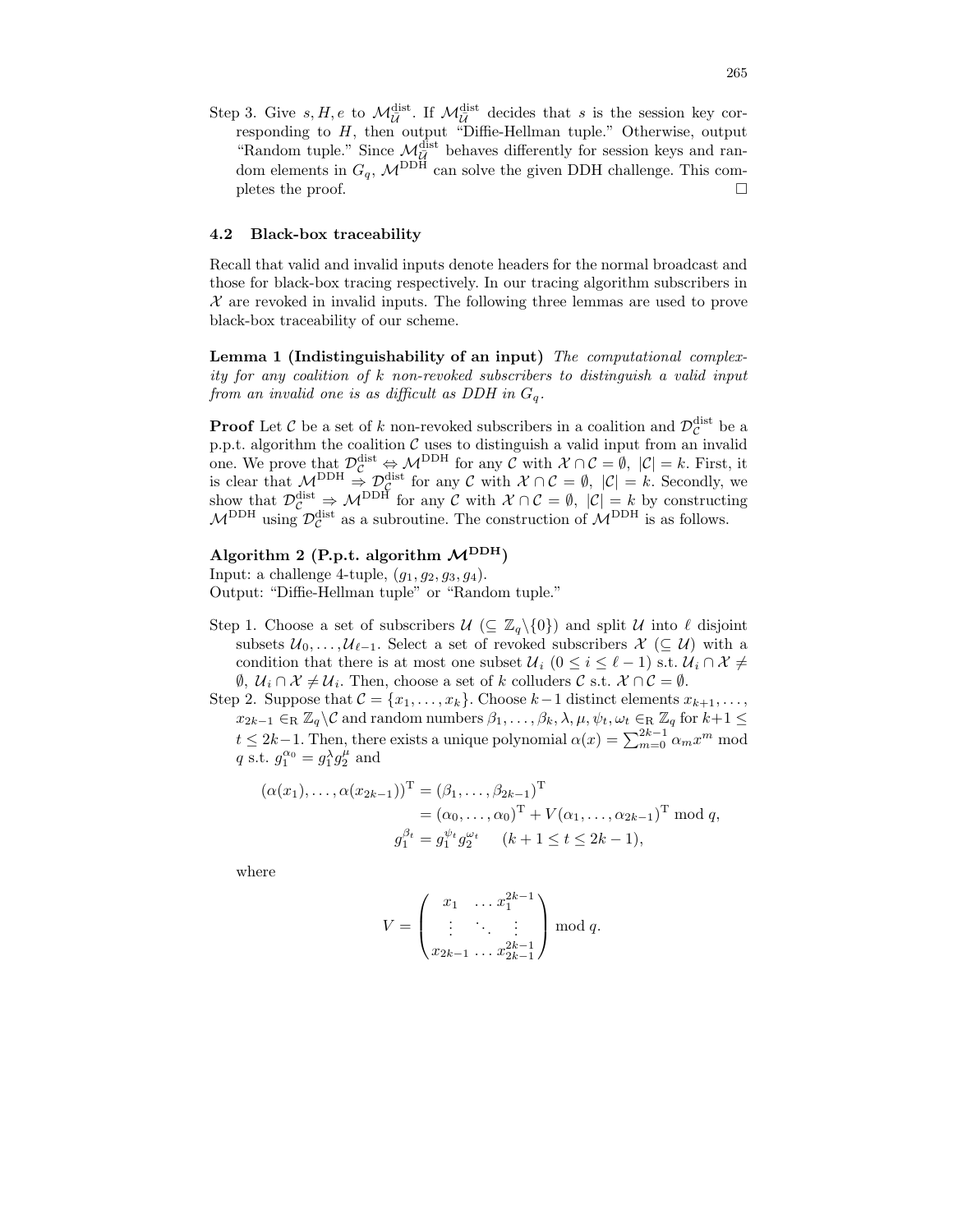Since  $V$  is the Vandermonde matrix, we obtain

$$
(\alpha_1, ..., \alpha_{2k-1})^{\mathrm{T}} = V^{-1}(\beta_1 - \alpha_0, ..., \beta_{2k-1} - \alpha_0)^{\mathrm{T}} \mod q.
$$

Let  $(v_{m,1},...,v_{m,2k-1})$  be the mth row of  $V^{-1}$ . For  $1 \leq m \leq 2k-1$ ,  $\alpha_m$  is represented as follows.

$$
\alpha_m = v_{m,1}(\beta_1 - \alpha_0) + \dots + v_{m,2k-1}(\beta_{2k-1} - \alpha_0)
$$
  
=  $v_{m,1}\beta_1 + \dots + v_{m,2k-1}\beta_{2k-1} - \alpha_0(v_{m,1} + \dots + v_{m,2k-1}) \text{ mod } q.$ 

Therefore,  $g_1^{\alpha_m}$  is calculated as follows.

$$
g_{1}^{\alpha_{m}}=g_{1}^{v_{m,1}\beta_{1}+\cdots+v_{m,2k-1}\beta_{2k-1}}/\left(g_{1}^{\lambda}g_{2}^{\mu}\right)^{v_{m,1}+\cdots+v_{m,2k-1}}
$$

.

Suppose that  $x_j \in \mathcal{U}_{i_j}$   $(1 \leq j \leq k, i_j \in \{0, \ldots, \ell-1\})$  and define  $\mathcal{J} = \{i_j | 1 \leq j \leq k, i_j \in \{0, \ldots, \ell-1\} \}$  $j \leq k, x_j \in \mathcal{U}_{i_j}$ . Choose random numbers  $\lambda_i, \mu_i \in_R \mathbb{Z}_q$  for  $0 \leq i \leq \ell - 1$ and  $\delta_{i_j} \in_R \mathbb{Z}_q$  for all  $i_j$ 's in  $\mathcal{J}$ . Then, there exists a unique element  $\gamma_{i_j} \in \mathbb{Z}_q$ for each  $i_j \in \mathcal{J}$  s.t.

$$
\delta_{i_j} = b_{i_j} + \gamma_{i_j} - \alpha_{i_j \mod 2k} \quad (i_j \in \mathcal{J}),
$$
  
\n
$$
g_1^{b_i} = g_1^{\lambda_i} g_2^{\mu_i} \quad (0 \le i \le \ell - 1).
$$

We plan to compute the subscriber  $x_j$ 's personal key  $(x_j, i_j, d_j)$  as follows.

$$
d_j = \alpha(x_j) + \delta_{i_j} x_j^{i_j \mod 2k}
$$
  
=  $\alpha_0 + \alpha_1 x_j + \dots + b_{i_j} x_j^{i_j \mod 2k} + \dots + \alpha_{2k-1} x_j^{2k-1} + \gamma_{i_j} x_j^{i_j \mod 2k}.$ 

To satisfy  $d_j = f_{i_j}(x_j)$  where f is the key-generation function defined in 3.2, the coefficients  $a_0, \ldots, a_{2k-1}$  are represented as follows. There are at least k elements in  $\{0, \ldots, 2k-1\} \setminus \{i_j \mod 2k | i_j \in \mathcal{J}\}\$ and we can select k such elements  $\theta_1, \ldots, \theta_k$ . Then, compute  $g_1^{\alpha'_{\theta_1}}, \ldots, g_1^{\alpha'_{\theta_k}}$  s.t.

$$
g_1^{\sum_{\tau \in \{\theta_1, ..., \theta_k\}} \alpha'_\tau x_j^\tau} = g_1^{\gamma_{i_j} x_j^{i_j \bmod 2k}} \\
= \left( g_1^{\delta_{i_j}} g_1^{\alpha_{i_j \bmod 2k}} / g_1^{b_{i_j}} \right)^{x_j^{i_j \bmod 2k}} \qquad (1 \le j \le k).
$$

Finally, compute  $g_1^{a_m}$   $(0 \le m \le 2k - 1)$  and build the public key e.

$$
g_1^{a_m} = \begin{cases} g_1^{\alpha_m} & (m \notin \{\theta_1, \dots, \theta_k\}), \\ g_1^{\alpha_m} g_1^{\alpha'_m} & (m \in \{\theta_1, \dots, \theta_k\}), \\ e = (g_1, g_1^{a_0}, \dots, g_1^{a_{2k-1}}, g_1^{b_0}, \dots, g_1^{b_{\ell-1}}). \end{cases}
$$

Step 3. Select the session key  $s \in_R G_q$  and a random number  $r \in_R \mathbb{Z}_q$ . Build the header  $H = (H_0, \ldots, H_{\ell-1})$  by repeating the following procedure for  $0 \leq i \leq \ell - 1.$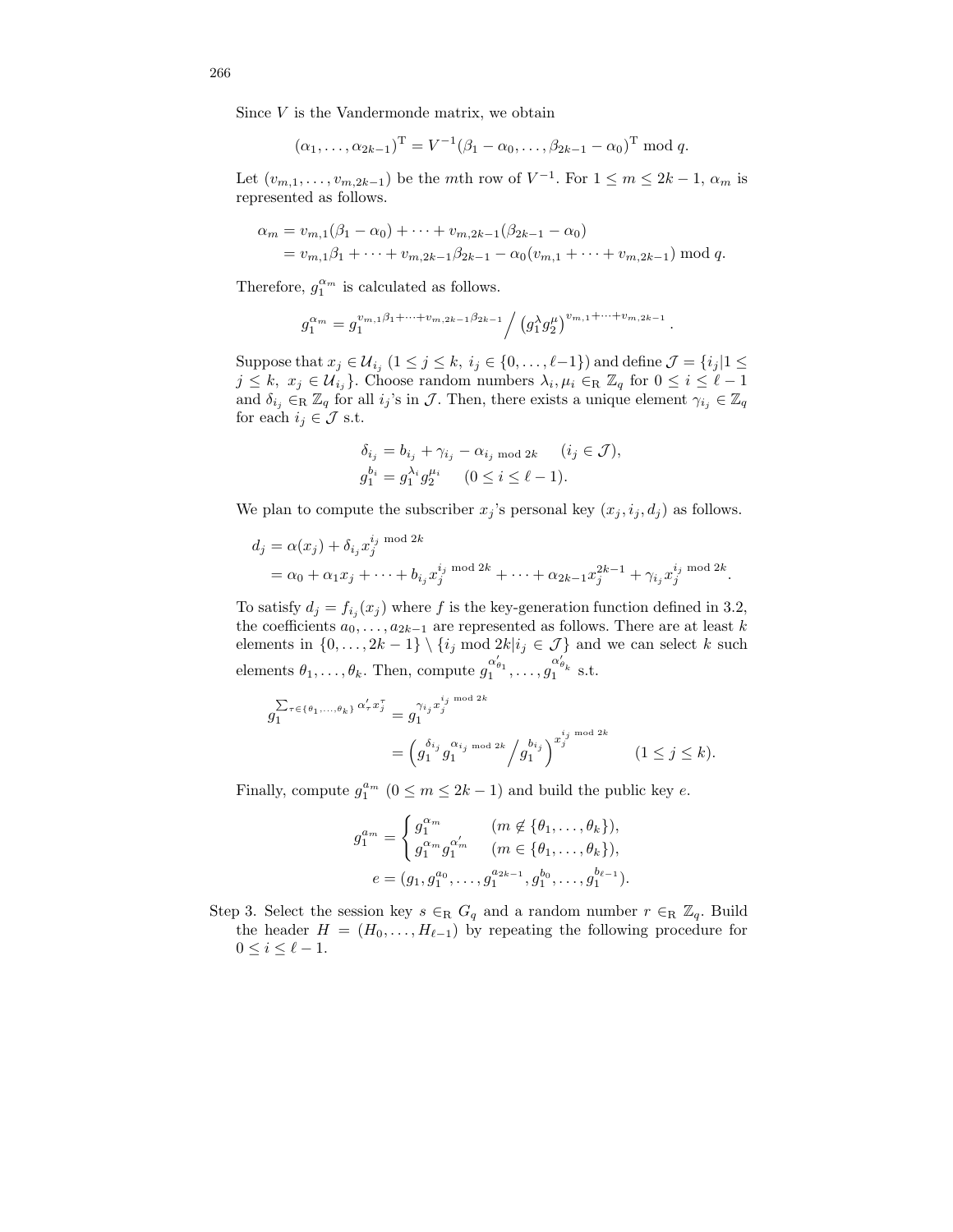– If  $\mathcal{U}_i \cap \mathcal{X} = \emptyset$ , set  $B_i = 0$ . If  $\mathcal{U}_i \cap \mathcal{X} = \mathcal{U}_i$ , set  $B_i = 0$  or 1. Otherwise  $(U_i \cap \mathcal{X} \neq \emptyset, \ U_i \cap \mathcal{X} \neq U_i)$ , set  $B_i = 1$ . Then, compute  $H_i$  as follows.

$$
H_i = (\hat{h}_i, h_{i,0}, \dots, h_{i,2k-1}),
$$
  
\n
$$
\hat{h}_i = \begin{cases} g_1^r & (B_i = 0), \\ g_3 & (B_i = 1), \end{cases}
$$
  
\n
$$
h_{i,j} = \begin{cases} g_1^{a_j r} & (j \neq i \text{ mod } 2k, B_i = 0), \\ g_3^{b_i r} & (j \neq i \text{ mod } 2k, B_i = 1), \\ sg_1^{b_i r} & (j = i \text{ mod } 2k, B_i = 0), \\ sg_3^{b_i} g_4^{\mu_i} & (j = i \text{ mod } 2k, B_i = 1), \end{cases}
$$
  
\n
$$
g_3^{a_j} = \begin{cases} g_3^{\alpha_j} & (j \notin \{\theta_1, \dots, \theta_k\}), \\ g_3^{\alpha_j} g_3^{\alpha_j'} & (j \in \{\theta_1, \dots, \theta_k\}), \\ g_3^{\alpha_j} = g_3^{\nu_{j,1}\beta_1 + \dots + \nu_{j,k}\beta_k} \prod_{t=k+1}^{2k-1} \left( g_3^{\psi_t} g_4^{\omega_t} \right)^{\nu_{j,t}} / \left( g_3^{\lambda} g_4^{\mu} \right)^{\nu_{j,1} + \dots + \nu_{j,2k-1}}
$$

where  $g_3^{\alpha'_{\theta_1}}, \ldots, g_3^{\alpha'_{\theta_k}}$  are computed from the following system of equations.

$$
g_3^{\sum_{\tau \in \{\theta_1, \dots, \theta_k\}} \alpha'_\tau x^{\tau}_z} = \left( g_3^{\delta_{i_z}} g_3^{\alpha_{i_z \bmod 2k}} / g_3^{\lambda_{i_z}} g_4^{\mu_{i_z}} \right)^{x_z^i z \bmod 2k} \qquad (1 \le z \le k).
$$

Observe that if the challenge 4-tuple is a Diffie-Hellman tuple,  $H$  is a valid input. Otherwise, it is an invalid one in which the  $k$  colluders in  $\mathcal C$  are not revoked.

Step 4. Give  $H, e, (x_1, i_1, d_1), \ldots, (x_k, i_k, d_k)$  to  $\mathcal{D}_{\mathcal{C}}^{\text{dist}}$ . If  $\mathcal{D}_{\mathcal{C}}^{\text{dist}}$  decides that  $H$  is a valid input, then output "Diffie-Hellman tuple." Otherwise output "Random tuple." Since  $\mathcal{D}_{\mathcal{C}}^{\text{dist}}$  behaves differently for valid inputs and invalid ones,  $M^{DDH}$  can solve the given DDH challenge.

Since C with  $\mathcal{X} \cap \mathcal{C} = \emptyset$ ,  $|\mathcal{C}| = k$  can be chosen arbitrarily in Step 1, it holds that  $\mathcal{D}_{\mathcal{C}}^{\text{dist}} \Rightarrow \mathcal{M}^{\text{DDH}}$  for any  $\mathcal{C}$  with  $\mathcal{X} \cap \mathcal{C} = \emptyset$ ,  $|\mathcal{C}| = k$ . This completes the proof.  $\Box$ 

Lemma 2 (Secrecy of a session key in an invalid input) When given an invalid input, the computational complexity for any coalition of k subscribers revoked in the invalid input to compute the session key corresponding to the input is at least as difficult as DDH in  $G_q$ .

**Proof** Let C be a set of k colluders revoked in the invalid input and  $\mathcal{M}_{\mathcal{C}}^{\text{comp}}$  be a p.p.t. algorithm the coalition  $\mathcal C$  uses to compute the session key corresponding to the input. Let  $\mathcal{M}_{\mathcal{C}}^{\text{dist}}$  be a p.p.t. algorithm the coalition  $\mathcal{C}$  uses to distinguish the session key corresponding to the input from a random element in  $G_q$ . We prove that  $\mathcal{M}_{\mathcal{C}}^{\text{comp}} \Rightarrow \mathcal{M}^{\text{DDH}}$  for any  $\mathcal{C}$  with  $\mathcal{C} \subseteq \mathcal{X}, |\mathcal{C}| = k$ .

Since it is clear that  $\mathcal{M}_{\mathcal{C}}^{\text{dist}}$  can be constructed by using  $\mathcal{M}_{\mathcal{C}}^{\text{comp}}$  as a subroutine, it holds that  $\mathcal{M}_{\mathcal{C}}^{\text{comp}} \Rightarrow \mathcal{M}_{\mathcal{C}}^{\text{dist}}$  for any  $\mathcal{C}$  with  $\mathcal{C} \subseteq \mathcal{X}$ ,  $|\mathcal{C}| = k$ . Therefore, we show that  $\mathcal{M}_C^{\text{dist}} \Rightarrow \mathcal{M}^{\text{DDH}}$  for any C with  $C \subseteq \mathcal{X}$ ,  $|\mathcal{C}| = k$  by constructing  $M^{\text{DDH}}$  using  $M_{\mathcal{C}}^{\text{dist}}$  as a subroutine. The construction of  $M^{\text{DDH}}$  is as follows.

,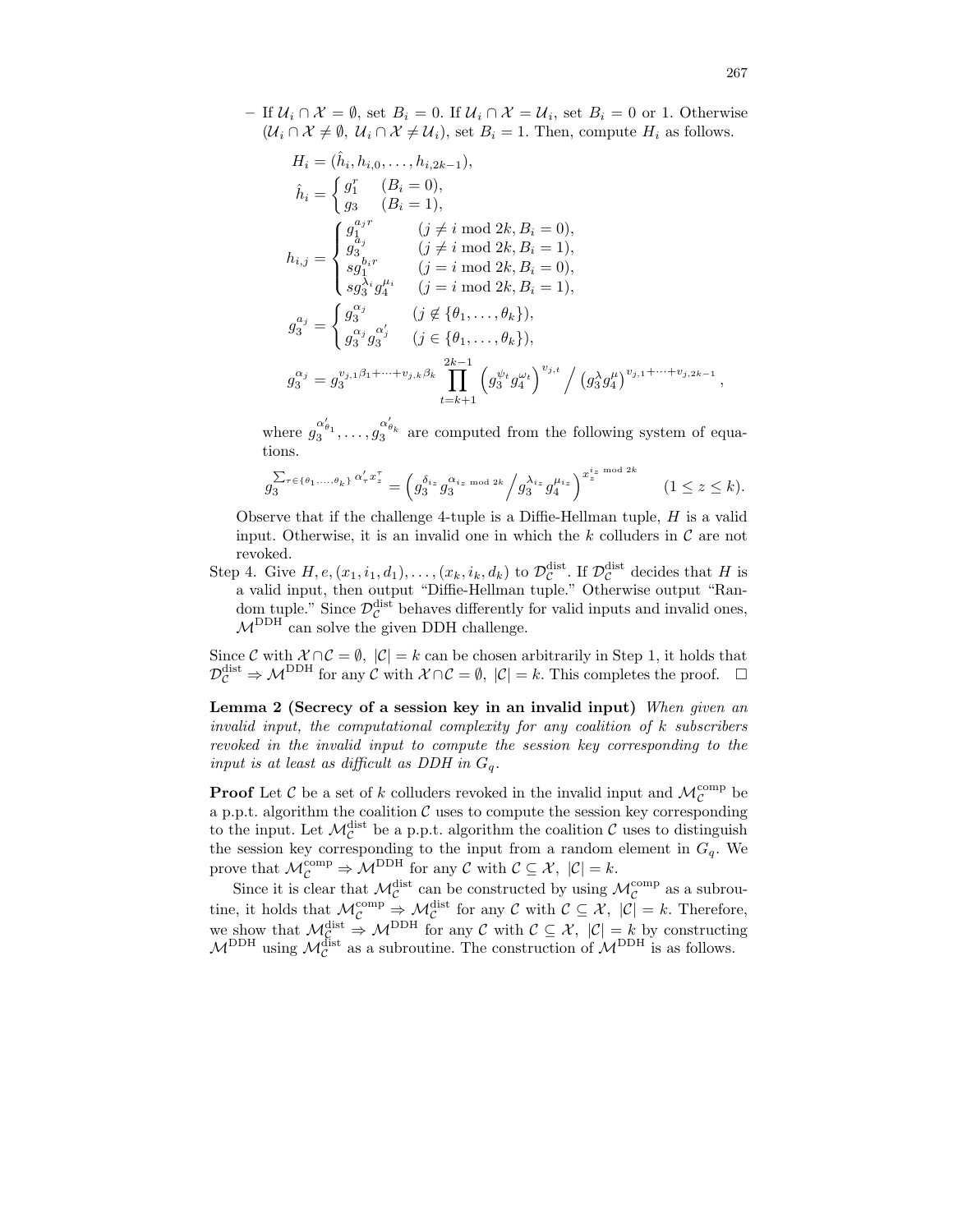# Algorithm 3 (P.p.t. algorithm  $\mathcal{M}^{DDH}$ )

Input: a challenge 4-tuple,  $(g_1, g_2, g_3, g_4)$ .

Output: "Diffie-Hellman tuple" or "Random tuple."

- Step 1. Choose a set of subscribers  $\mathcal{U} \ (\subseteq \ \mathbb{Z}_q \setminus \{0\})$  and split  $\mathcal{U}$  into  $\ell$  disjoint subsets  $\mathcal{U}_0, \ldots, \mathcal{U}_{\ell-1}$ . Select a set of revoked subscribers  $\mathcal{X} \subseteq \mathcal{U}$  with a condition that there is at most one subset  $\mathcal{U}_i$  ( $0 \leq i \leq \ell - 1$ ) s.t.  $\mathcal{U}_i \cap \mathcal{X} \neq \mathcal{Y}$  $\emptyset, \mathcal{U}_i \cap \mathcal{X} \neq \mathcal{U}_i$ . Then, choose a set of k colluders C s.t.  $\mathcal{C} \subseteq \mathcal{X}$ .
- Step 2. Suppose that  $\mathcal{C} = \{x_1, \ldots, x_k\}$ . Construct the personal key  $(x_j, i_j, d_j)$ given to the subscriber,  $x_j \in \mathcal{U}_{i_j}$ , and the public key  $e = (g_1, g_1^{a_0}, \ldots, g_1^{a_{2k-1}})$
- $(g_1^{b_0}, \ldots, g_1^{b_{\ell-1}})$  by executing the same procedure as in Step 2 of Algorithm 2. Step 3. Select the session key  $s \in_R G_q$  and random numbers  $r, x, y \in_R \mathbb{Z}_q$ . Build the header  $H = (H_0, \ldots, H_{\ell-1})$  by repeating the following procedure to compute  $H_i = (\hat{h}_i, h_{i,0}, \dots, h_{i,2k-1})$  for  $0 \le i \le \ell - 1$ .

– If  $\mathcal{X} \cap \mathcal{U}_i = \emptyset$ , then compute  $H_i$  as follows.

$$
\hat{h}_i = g_3^r,
$$
  
\n
$$
h_{i,j} = \begin{cases}\ng_3^{a_j r} & (j \neq i \mod 2k), \\
s \left(g_3^{\lambda_i} g_4^{\mu_i}\right)^r & (j = i \mod 2k).\n\end{cases}
$$

 $-$  If  $X \cap U_i = U_i$ , then set  $B_i = 0$  or 1 and compute  $H_i$  as follows. In each time, a random number  $z_i \in_R \mathbb{Z}_q$  is selected randomly.

$$
\hat{h}_i = \begin{cases}\ng_3^r & (B_i = 0), \\
g_1^x g_3^y & (B_i = 1),\n\end{cases}
$$
\n
$$
h_{i,j} = \begin{cases}\nh'_{i,j} & (j \neq i \text{ mod } 2k), \\
g_1^{z_i} & (j = i \text{ mod } 2k),\n\end{cases}
$$

where if there exists a subset  $\mathcal{U}_t$   $(0 \le t \le \ell - 1)$  s.t.  $\mathcal{X} \cap \mathcal{U}_t \ne \emptyset$  and  $\mathcal{X} \cap \mathcal{U}_t \neq \mathcal{U}_t$ , then

$$
h'_{i,j} = \begin{cases} g_3^{a_j r} & (B_i = 0), \\ g_1^{c_j} (g_1^x g_3^y)^{a_j} & (B_i = 1). \end{cases}
$$

Otherwise  $(X \cap U_i = \emptyset$  or  $X \cap U_i = U_i$  for any i),

$$
h'_{i,j} = \begin{cases} g_3^{a_j r} & (B_i = 0), \\ (g_1^x g_3^y)^{a_j} & (B_i = 1), \end{cases}
$$

 $-$  If  $\mathcal{X} \cap \mathcal{U}_i \neq \emptyset$  and  $\mathcal{X} \cap \mathcal{U}_i \neq \mathcal{U}_i$ , then first, suppose that  $\mathcal{U}_i \setminus \mathcal{X} =$  $\{u_1, \ldots, u_w\}$  and choose  $2k-w-1$  distinct elements  $u_{w+1}, \ldots, u_{2k-1} \in_R$  $\mathbb{Z}_q \setminus (\mathcal{U} \cup \{0\})$  when  $2k - w - 1 > 0$ . Secondly, find  $c_0, \ldots, c_{2k-1} \in_R \mathbb{Z}_q$ s.t.  $\sum_{j=0}^{2k-1} c_j u_\alpha^j = 0 \mod q$  for  $1 \le \alpha \le 2k-1$ . Finally, compute  $H_i$  as follows.

$$
\hat{h}_i = g_1^x g_3^y,
$$
\n
$$
h_{i,j} = \begin{cases}\ng_1^{c_j} (g_1^x g_3^y)^{a_j} & (j \neq i \mod 2k), \\
sg_1^{c_j} (g_1^x g_3^y)^{\lambda_i} (g_2^x g_4^y)^{\mu_i} & (j = i \mod 2k).\n\end{cases}
$$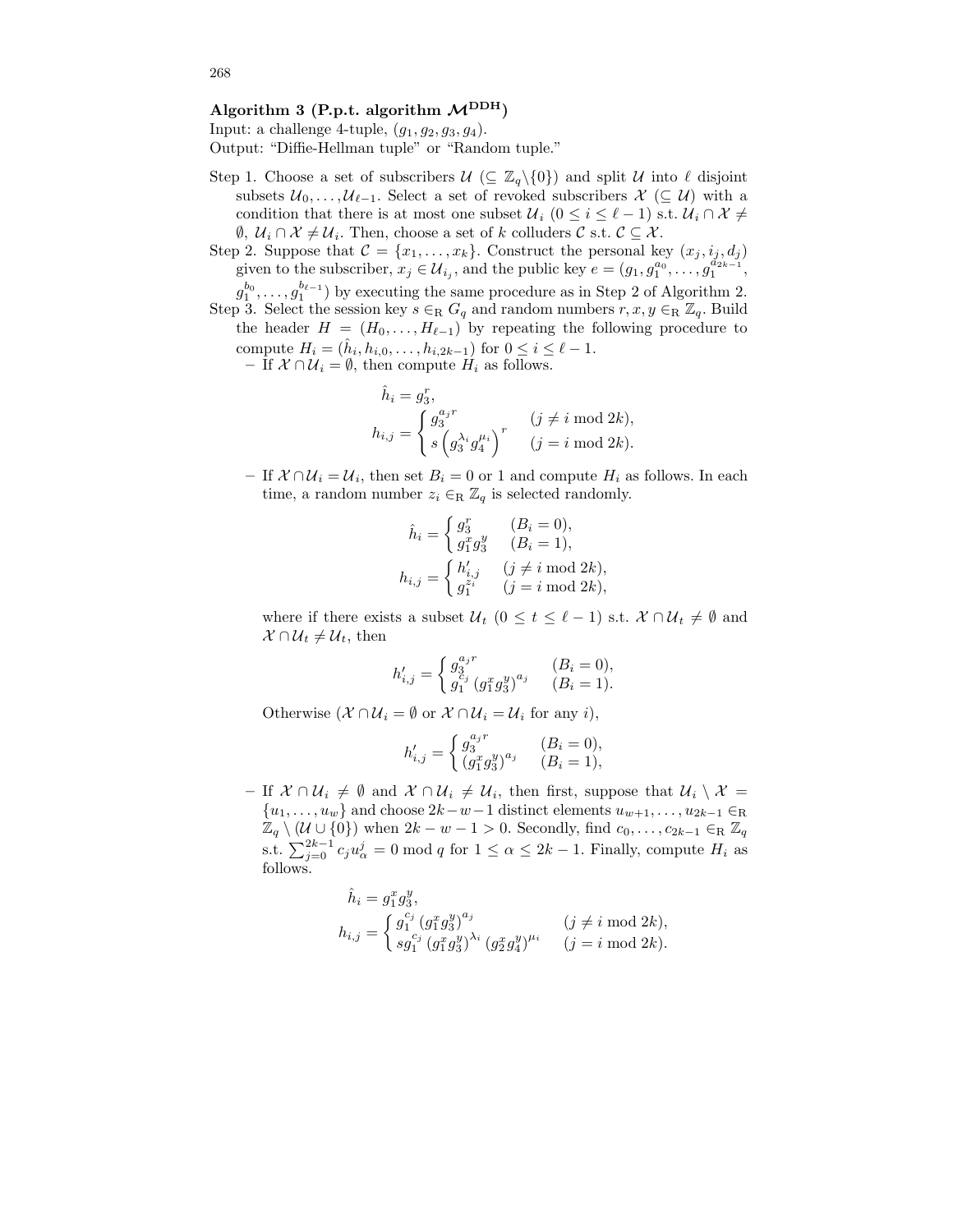In this procedure,  $g_3^{a_j}$  is computed as in Step 3 of Algorithm 2. Observe that if the challenge 4-tuple is a Diffie-Hellman tuple, s is the session key corresponding to H. Otherwise, it is not.

Step 4. Give  $s, H, e, (x_1, i_1, d_1), \ldots, (x_k, i_k, d_k)$  to  $\mathcal{M}_\mathcal{C}^{\text{dist}}$ . If  $\mathcal{M}_\mathcal{C}^{\text{dist}}$  decides that s is the session key corresponding to  $H$ , then output "Diffie-Hellman tuple." Otherwise output "Random tuple." Since  $\mathcal{M}_{\mathcal{C}}^{\text{dist}}$  behaves differently for session keys and random elements in  $G_q$ ,  $\mathcal{M}^{\text{DDH}}$  can solve the given DDH challenge.

Since C with  $C \subseteq \mathcal{X}$ ,  $|\mathcal{C}| = k$  can be chosen arbitrarily in Step 1, it holds that  $\mathcal{M}_{\mathcal{C}}^{\text{dist}} \Rightarrow \mathcal{M}^{\text{DDH}}$  for any C with  $\mathcal{C} \subset \mathcal{X}$ ,  $|\mathcal{C}| = k$ . This completes the proof.  $\square$  $\mathcal{M}_\mathcal{C}^{\text{dist}} \Rightarrow \mathcal{M}^{\text{DDH}}$  for any  $\mathcal{C}$  with  $\mathcal{C} \subseteq \mathcal{X}$ ,  $|\mathcal{C}| = k$ . This completes the proof.  $\square$ 

Lemma 3 (Indistinguishability of a suspect) The computational complexity for any coalition of k subscribers to distinguish  $(1)$  an invalid input in which a given subscriber other than the k ones is not revoked from (2) an invalid one in which the subscriber is revoked is as difficult as DDH in  $G_q$ .

Sketch of Proof Due to space limitation, we describe a sketch of the proof. Let C be a set of k colluders. Let  $\mathcal{A}_{\mathcal{C}}^{\text{dist}}$  be a p.p.t. algorithm the coalition C uses to distinguish an invalid input in which the given subscriber is not revoked from an invalid one in which the subscriber is revoked. Similarly in the proofs of the other lemmas, we construct  $\mathcal{M}^{DDH}$  using  $\mathcal{A}_{\mathcal{C}}^{\text{dist}}$  as a subroutine.

# Algorithm 4 (P.p.t. algorithm  $\mathcal{M}^{DDH}$ )

Input: a challenge 4-tuple,  $(g_1, g_2, g_3, g_4)$ . Output: "Diffie-Hellman tuple" or "Random tuple."

- Step 1. Choose a set of subscribers  $\mathcal{U} \ (\subseteq \mathbb{Z}_q \setminus \{0\})$  and split  $\mathcal{U}$  into  $\ell$  disjoint subsets  $\mathcal{U}_0, \ldots, \mathcal{U}_{\ell-1}$ . Select a set of k colluders C and one subscriber  $u \in_R$  $U \setminus C$ . Suppose that  $u \in U_t$ ,  $U_i \cap \mathcal{X} = U_i$  for  $0 \leq i \leq t-1$ , and  $U_i \cap \mathcal{X} = \emptyset$ for  $t + 1 \leq i \leq \ell - 1$ . There are three possible relations between  $\mathcal{U}_t$  and X: (1)  $\mathcal{U}_t \cap \mathcal{X} \neq \mathcal{U}_t$ ,  $\mathcal{U}_t \cap \mathcal{X} \neq \emptyset$  both when  $u \notin \mathcal{X}$  and  $u \in \mathcal{X}$ , (2)  $\mathcal{U}_t \cap \mathcal{X} = \emptyset$ when  $u \notin \mathcal{X}$ , and  $\mathcal{U}_t \cap \mathcal{X} = \{u\}$  when  $u \in \mathcal{X}$ , (3)  $\mathcal{U}_t \cap \mathcal{X} = \mathcal{U}_t \setminus \{u\}$  when  $u \notin \mathcal{X}$ , and  $\mathcal{U}_t \cap \mathcal{X} = \mathcal{U}_t$  when  $u \in \mathcal{X}$ .
- Step 2. Suppose that  $\mathcal{C} = \{x_1, \ldots, x_k\}$ . Construct the personal key  $(x_j, i_j, d_j)$ given to the subscriber,  $x_j \in \mathcal{U}_{i_j}$ , and the public key  $e = (g_1, g_1^{a_0}, \ldots, g_1^{a_{2k-1}})$ ,  $g_1^{b_0}, \ldots, g_1^{b_{\ell-1}}$  by executing the same procedure as in Step 2 of Algorithm 2.
- Step 3. Build the header  $H$  in which (1) if the challenge 4-tuple is a Diffie-Hellman tuple, the subscriber  $u$  is not revoked and  $(2)$  otherwise, the subscriber  $u$  is revoked, in each case. The construction of  $H$  is similar to that in Step 3 of Algorithm 3.
- Step 4. Give  $u, H, e, (x_1, i_1, d_1), \ldots, (x_k, i_k, d_k)$  to  $\mathcal{A}_{\mathcal{C}}^{\text{dist}}$ . Since  $\mathcal{A}_{\mathcal{C}}^{\text{dist}}$  behaves differently for invalid inputs in which the subscriber  $u$  is not revoked and invalid ones in which the subscriber u is revoked,  $\mathcal{M}^{DDH}$  can solve the given DDH challenge.  $\Box$ challenge.  $\Box$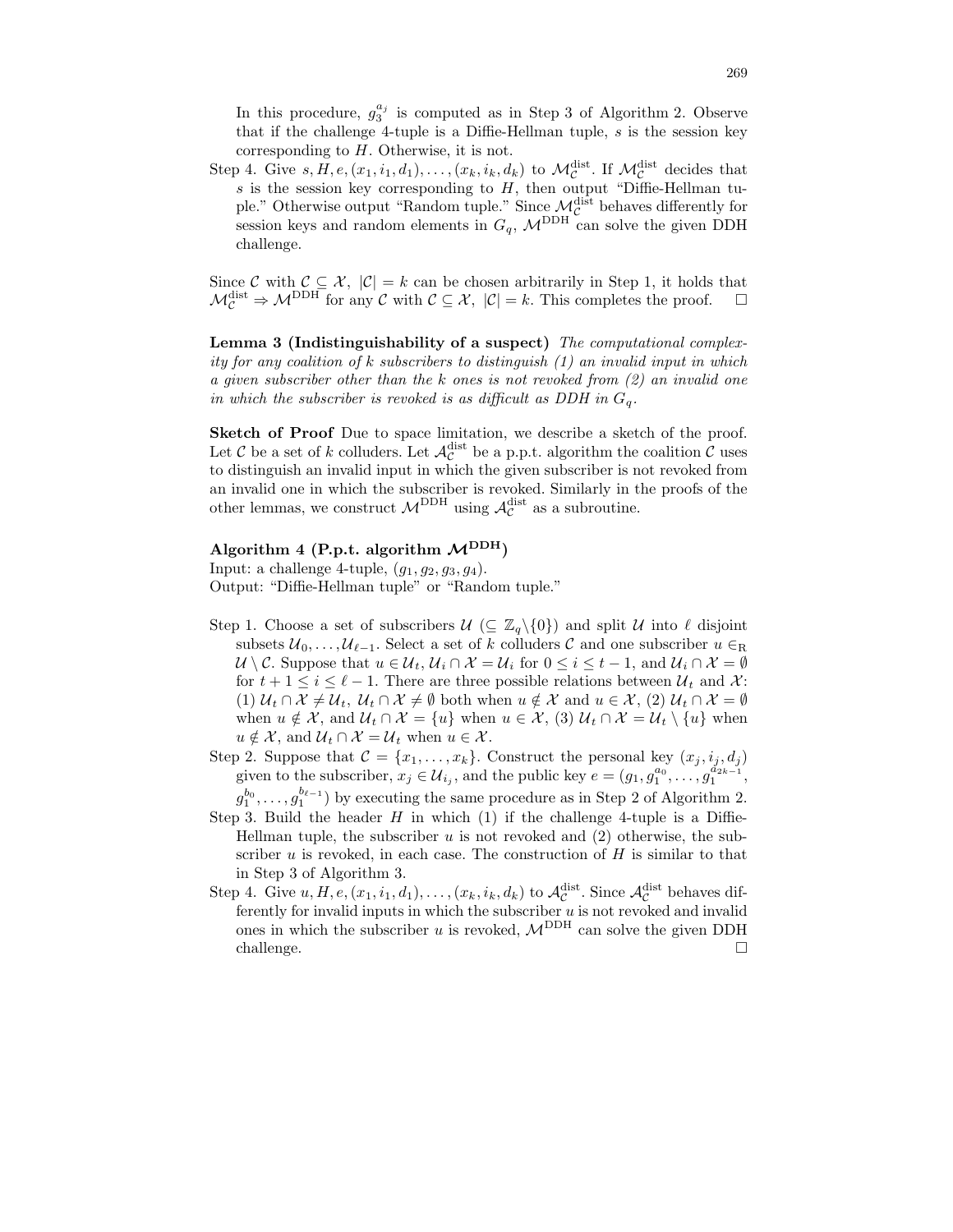From Lemma 1, Lemma 2, and Lemma 3, it follows that the next theorem holds.

Theorem 2 (Black-box traceability) In the proposed scheme, from the pirate decoder constructed by a coalition of at most k traitors, at least one of them can be identified with probability  $1 - \varepsilon$  where  $\varepsilon$  is negligible.

**Proof** Recall that  $ctr_j$   $(0 \leq ctr_j \leq m)$  denotes the number of times of observing that the pirate decoder decrypts correctly the input in which  $\mathcal{X} = \{u_1, \ldots, u_j\},\$ i.e., the subscribers  $u_1, \ldots, u_j$  are revoked. Define  $j = 0$  if  $\mathcal{X} = \emptyset$ , i.e., the input is valid. It is clear that  $ctr_0 = m$ . From Lemma 2, it holds that  $ctr_n = 0$  with overwhelming probability. From the triangular inequality, it follows that there exists an integer  $j \in \{1, \ldots, n\}$  s.t.  $ctr_{j-1} - str_j \geq m/n$ . If the subscriber  $u_j$  is not a traitor,  $ctr_{j-1} -ctr_j \ll m/n$  since it follows from Lemma 3 that the pirate decoder cannot distinguish an invalid input in which  $\mathcal{X} = \{u_1, \ldots, u_{j-1}\}\$  from an invalid one in which  $\mathcal{X} = \{u_1, \ldots, u_j\}$  with non-negligible advantage. Therefore, the subscriber  $u_j$  is a traitor with overwhelming probability if  $ctr_{j-1} -ctr_j$  is the maximum.

Next, consider the case where the reaction mechanism is activated. From Lemma 1, no such reaction is triggered as long as  $X \cap C = \emptyset$  where C denotes a set of the colluders. Therefore, if the reaction is triggered in the input in which  $\mathcal{X} = \{u_1, \ldots, u_j\}$ , it holds that  $\{u_1, \ldots, u_j\} \cap C \neq \emptyset$ . In this case, if the subscriber  $u_j$  is not a traitor, the pirate decoder must have taken the reaction in the previous input in which  $\mathcal{X} = \{u_1, \ldots, u_{j-1}\}\$  since it follows from Lemma 3 that the pirate decoder cannot distinguish an invalid input in which  $\mathcal{X} = \{u_1, \ldots, u_j\}$  from an invalid one in which  $\mathcal{X} = \{u_1, \ldots, u_{i-1}\}\$  with non-negligible advantage. Hence, if the reaction is triggered in the input in which  $\mathcal{X} = \{u_1, \ldots, u_j\}$ , it holds that the subscriber  $u_i$  is a traitor with overwhelming probability. the subscriber  $u_j$  is a traitor with overwhelming probability.

Note that our scheme can be easily applied to the case where the pirate decoder takes the reaction in a probabilistic way.

### 5 Efficiency

In Table 2, the previous schemes and ours are compared from the viewpoints of each subscriber's storage, the transmission overhead, the number of sets of suspects required for tracing, the detection probability, and the computational cost for decryption. The scheme of [2] is omitted since its efficiency is almost the same as that of [8] in the above criteria. We suppose that the standard ElGamal encryption scheme is straightforwardly used in the scheme of [6]

In the scheme of [6], the size of a personal key is determined by a constant  $c (0 < c < 1)$  selected when initializing the system. In the other schemes, the size of a personal key is constant. In the scheme of [8], the efficient transmission overhead which is linear only in  $k$  is achieved where  $k$  is the maximum coalition size. However, the scheme of [8] can only support black-box confirmation in which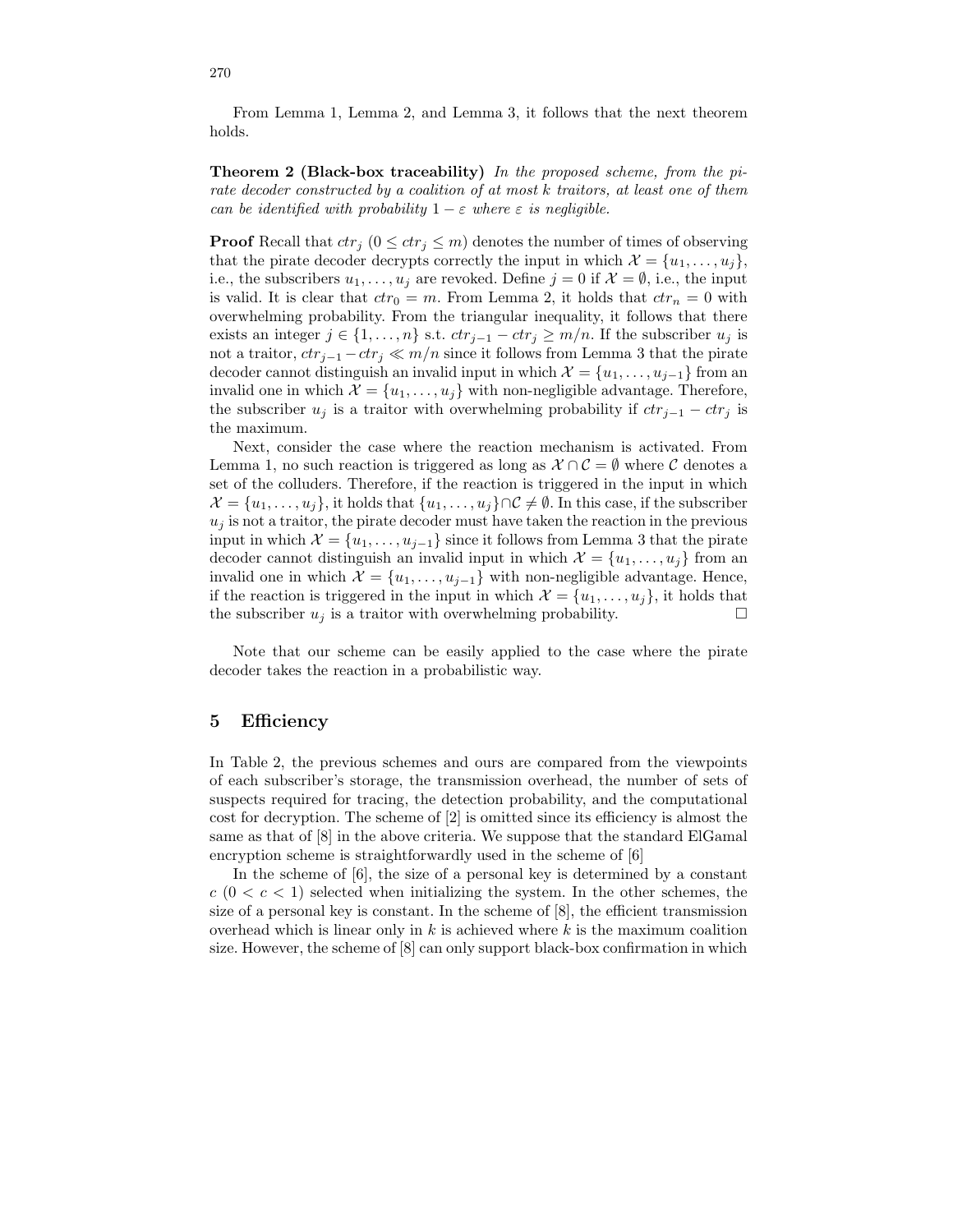**Table 2.** Efficiency comparison  $(P, S, H)$ : sets of possible personal keys, session keys, and headers respectively,  $n$ : the total number of subscribers,  $k$ : the maximum coalition size, c: a constant  $(0 < c < 1)$ ,  $\varepsilon$ : negligible probability)

|                         | Each         | subscrib-Transmission |                                                                                                        |                  |                 | $\#$ of sets Detection $\#$ of exp.'s |
|-------------------------|--------------|-----------------------|--------------------------------------------------------------------------------------------------------|------------------|-----------------|---------------------------------------|
|                         | er's         | storage overhead      |                                                                                                        |                  |                 | of suspects probabil- for decryp-     |
|                         |              |                       | $(\log  \mathcal{P}  / \log  \mathcal{S} )  (\log  \mathcal{H}  / \log  \mathcal{S} )$ for tracing ity |                  |                 | tion                                  |
| 8                       |              |                       | $2k+1$                                                                                                 | $\binom{n}{k}$   | $1-\varepsilon$ | O(k)                                  |
| [6]                     | $(1-c)^{-1}$ |                       | $(1-c)^{-1}n^{1-c}$                                                                                    |                  | $n^{-c}$        | $O((1-c)^{-1})$                       |
| $[6]$ $(c = 1/2)$       |              |                       | $2\sqrt{n}$                                                                                            | $\sqrt{n}$       | $1/\sqrt{n}$    | O(1)                                  |
| <b>Ours</b>             |              |                       | $4k + n/2k + 2$                                                                                        | $\boldsymbol{n}$ | $1-\varepsilon$ | O(k)                                  |
| Ours $(k = \sqrt{n/8})$ |              |                       | $2\sqrt{2n}+2$                                                                                         | $\boldsymbol{n}$ | $1-\varepsilon$ | $O(\sqrt{n})$                         |

only k suspects can be tested in one confirmation. Therefore, the tracer needs to execute the confirmation algorithm on all of the possible  $\binom{n}{k}$  sets of suspects at the worst case, where  $n$  is the total number of subscribers. Since the number of sets of suspects required for tracing is directly affected to the running time of the tracing algorithm, the scheme of [8] is impractical from this viewpoint. On the other hand, in the scheme of [6] and ours the number of sets of suspects required for tracing is drastically reduced and hence the practical convergence time for tracing is achieved.

In the scheme of [6], the output of the tracing algorithm is the list of suspects in which at least one traitor is included with overwhelming probability. If the tracer attempts to identify the traitor only from the suspect list, the probability that the tracer correctly detect the traitor is  $n^{-c}$ , since the list size is  $n^{c}$ . Due to its combinatorial construction, there is a trade-off between the transmission overhead and the detection probability in the scheme of  $[6]$ . The value of c which gives the smallest header size and detection probability at the same time is  $c = 1/2$  and in this case the header size is  $O(\sqrt{n})$  and the detection probability is  $1/\sqrt{n}$ . Although the sublinear header size is achieved in the scheme, its detection probability becomes smaller as n gets larger.

In our scheme, efficient black-box tracing is achieved without the above listtracing approach, i.e., there is no such trade-off. The header size is linear in  $k$ and the number of subsets of subscribers. Especially, if we set  $k = \sqrt{n/8}$ , the header size is  $O(\sqrt{n})$ , where we assume that the size of each subset is  $2k$ . The tracer can identify at least one traitor with overwhelming probability, regardless of n. By applying the key-generation method of [9] to the scheme of [8], our scheme enables the tracer to make it impossible for the revoked subscribers to compute the session key by substituting a random value for the element used only by the subscribers in one of the  $\ell$  disjoint subsets if all of them in the subset are revoked. This helps to remove the restriction of the number of suspects in the previous schemes with black-box confirmation and hence efficient black-box tracing without sacrificing the detection probability is achieved. On the value of  $m$ , which is the number of repetition times of the test in the tracing algorithm, it is shown in [6] that at least one traitor can be identified with overwhelming